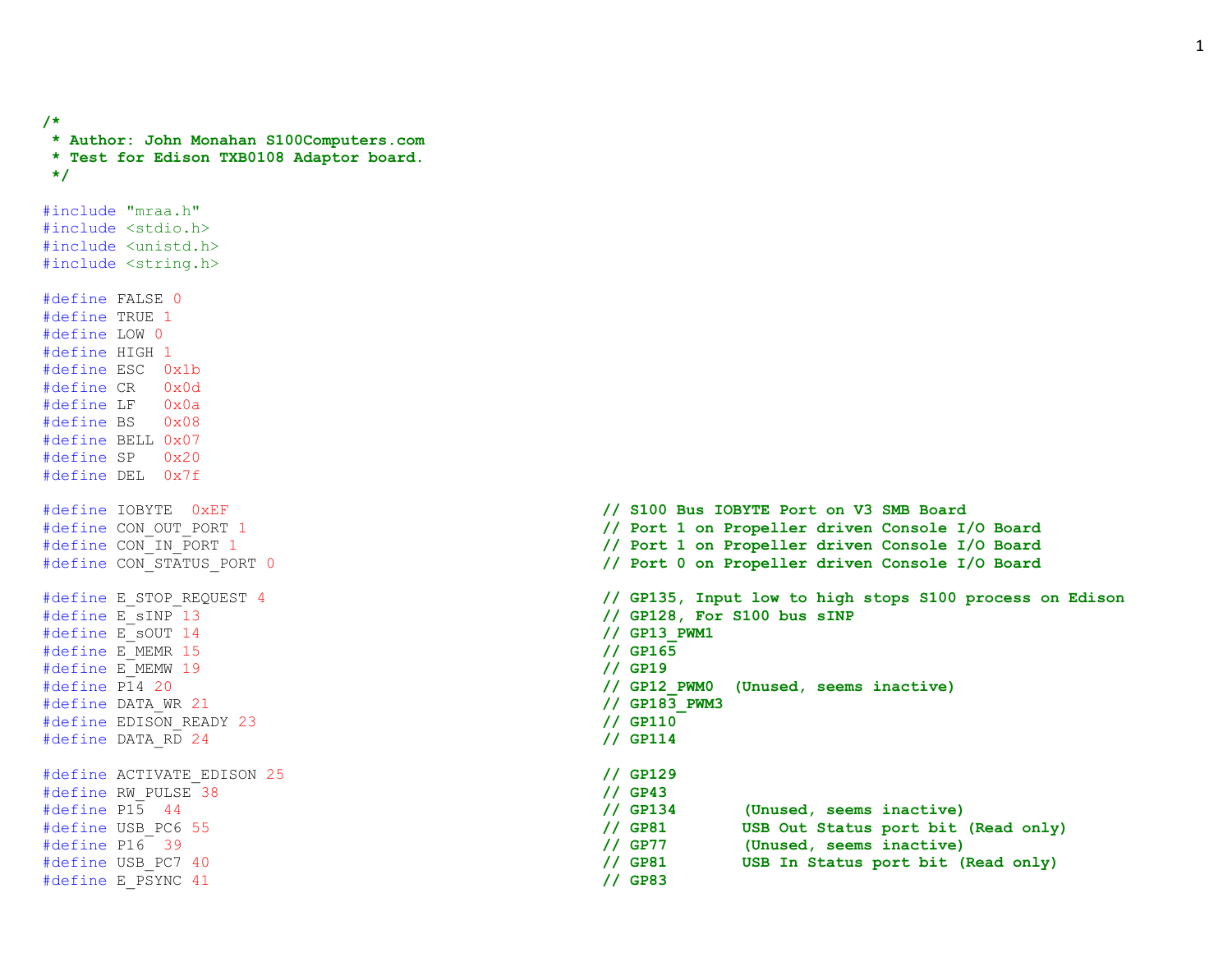```
#define USB_SEL 45 // GP45 (USB Data & Status port select)
#define bDO1 46 // GP47 (All set as OUTPUTS)
#define bDO2 47 // GP49
#define bDO3 48 // GP15
#define bDO4 49 // GP48
#define bDO5 50 // GP42
#define bDO6 51 // GP42
#define bDO7 52 // GP78
#define E_WAIT 53 // GP79 Either adds wait states to S100 bus or resets 
back to Z80
#define ADDRESS3 54 // GP80
#define ADDRESS2 31 // GP44
#define ADDRESS1 32 // GP46
#define E_sINTA 33 // GP48
                             // GP131 (Note, Edison Output only pin)
#define E_S100_INT 36 // GP14
#define bDO0 37 // GP40 (Set as OUTPUT)
#define bDI0 0 // GP182_PWM2 (All set as INPUTS)
#define bDI1 26 // GP130
#define bDI2 6 // GP27
#define bDI3 7 // GP20
#define bDI4 8 // GP28
#define bDI5 9 // GP111
#define bDI6 10 // GP109
#define bDI7 11 // GP115
mraa gpio context pin[56];
int main()
{
int i;
mraa init();
printf("Start Edison Adaptor board test \n");
  for (i=0; i < 56; i++) // INITILIZE ALL EDISON PINS
     {
     switch(i)
        \left\{ \right.case 1: //Skip these pins (Note these are MRAA library pin numbers)
        case 2:
        case 3:
        case 5: // GP27 (Unused, seems inactive)
```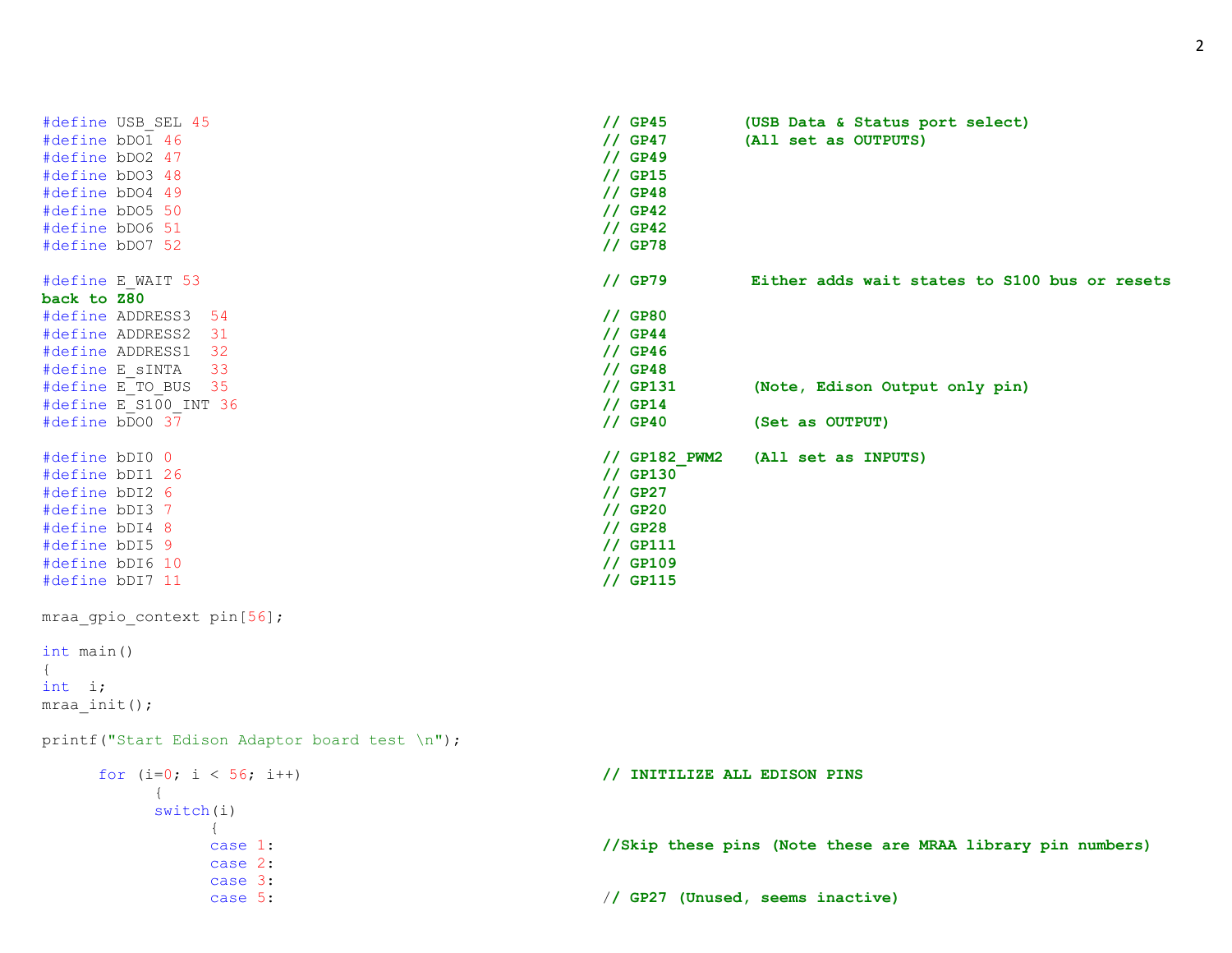3

```
case 12: // GP12_PWM0 (P14)
             case 16:
             case 17:
             case 18:
             case 22:
             case 27:
             case 28:
             case 29:
             case 30:
             case 34:
             case 42:
             case 43:
                 break;
             default:
                 pin[i] = mraa_gpio_init(i); // Default all outputs, initially HIGH
                 mraa_gpio_mode(pin[i],MRAA_GPIO_STRONG); // Note includes 8 Data outputs (U4) and address 
lines
                 mraa gpio dir(pin[i], MRAA GPIO OUT HIGH);
                 mraa gpio use mmaped(pin[i],1); \frac{1}{2} // For fast I/O
                 }
        }
// while(TRUE) // <--- DIGNOSTIC TEST (Loops forever if active)
// {
// mraa_gpio_write(pin[bDO0],HIGH); //Pin 16, (37, GP40)
// usleep(10000);
// mraa_gpio_write(pin[bDO0],LOW); //Pin 16, (37, GP40)
// usleep(10000);
// }
    while(TRUE) // <--- DIGNOSTIC TEST (Loops forever if active)
        {
        mraa_gpio_write(pin[ACTIVATE_EDISON],HIGH); //Pin 1 (25, GP129)
        mraa_gpio_write(pin[E_STOP_REQUEST],HIGH); //Pin 3 (5, GP135)
        mraa gpio write(pin[RW_PULSE],HIGH); //Pin 5 (38, GP43)
        mraa gpio write(pin[P15],HIGH); //Pin 7, (44, GP134) Pin is inactive, always low!
        mraa_gpio_write(pin[USB_PC6],HIGH); //Pin 9, (55,GP81)
        mraa gpio write(pin[P16],HIGH); //Pin 11, (39, GP77) Pin is inactive, always low!
        mraa_gpio_write(pin[USB_PC7],HIGH); //Pin 13, (40, GP82)
        mraa gpio write(pin[E_PSYNC],HIGH); //Pin 15, (41, GP83)mraa_gpio_write(pin[E_sINP],HIGH); //Pin 17, (13, GP128)
        mraa qpio write(pin[E_sOUT],HIGH); /Pin 19, (14, GP13 PWM1)
        mraa_gpio_write(pin[E_MEMR],HIGH); //Pin 21, (15, GP165)
        mraa_gpio_write(pin[E_MEMW],HIGH); //Pin 23, (19, GP19)
```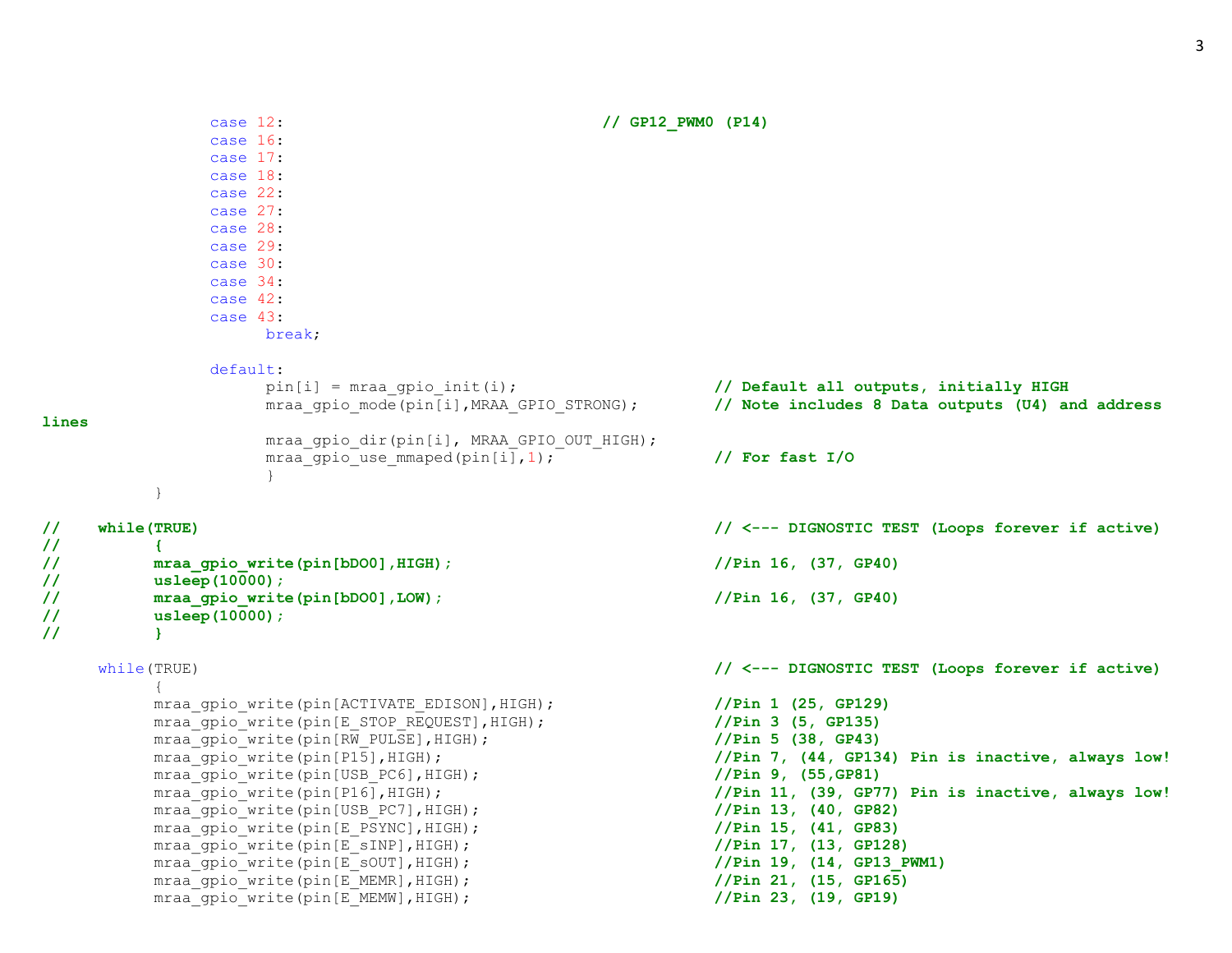mraa qpio write(pin[P14],HIGH); **//Pin 25, (20, GP12 PWM0) Pin currently functional** mraa gpio write(pin[DATA\_WR],HIGH); **//Pin 27, (21, GP183\_PWM3)** mraa qpio write(pin[EDISON READY], HIGH); **//Pin 29, (23, GP110)** mraa qpio write(pin[DATA\_RD],HIGH);  $/$ /Pin 31, (24, GP114) mraa\_gpio\_write(pin[bDI0],HIGH); **//Pin 33, (0, GP182\_PWM2)** mraa\_gpio\_write(pin[bDI1],HIGH); **//Pin 35, (26, GP130)** mraa\_gpio\_write(pin[bDI2],HIGH); **//Pin 37, (6, GP27)** mraa\_gpio\_write(pin[bDI3],HIGH); **//Pin 39, (8, GP20)** mraa\_gpio\_write(pin[bDI4],HIGH); **//Pin 41, (9, GP28)** mraa\_gpio\_write(pin[bDI5],HIGH); **//Pin 43, (10, GP111)** mraa\_gpio\_write(pin[bDI6],HIGH); **//Pin 45, (11, GP109)** mraa\_gpio\_write(pin[bDI7],HIGH); **//Pin 47, (12, GP115)** mraa\_gpio\_write(pin[E\_WAIT],HIGH); **//Pin 2 (53, GP79)** mraa\_gpio\_write(pin[ADDRESS3],HIGH); **//Pin 4 (54, GP80)** mraa qpio write(pin[ADDRESS2],HIGH); **//Pin 6 (31, GP44)** mraa qpio write(pin[ADDRESS1],HIGH); **//Pin 8, (32, GP46)** mraa\_gpio\_write(pin[E\_sINTA],HIGH); **//Pin 10, (33,GP48)** mraa\_gpio\_write(pin[E\_TO\_BUS],HIGH); **//Pin 12, (35, GP131)** mraa qpio write(pin[E\_S100\_INT],HIGH); **//Pin 14, (36, GP14)** mraa\_gpio\_write(pin[bDO0],HIGH); **//Pin 16, (37, GP40)** mraa qpio write(pin[USB\_SEL],HIGH); **//Pin 18, (45, GP45)** mraa\_gpio\_write(pin[bDO1],HIGH); **//Pin 20, (46, GP47)** mraa\_gpio\_write(pin[bDO2],HIGH); **//Pin 22, (47, GP49)** mraa\_gpio\_write(pin[bDO3],HIGH); **//Pin 24, (48, GP15)** mraa\_gpio\_write(pin[bDO4],HIGH); **//Pin 26, (49, GP84)** mraa\_gpio\_write(pin[bDO5],HIGH); **//Pin 28, (50, GP42)** mraa qpio write(pin[bDO6], HIGH);  $//Pin 30, (51, GP41)$ mraa\_gpio\_write(pin[bDO7],HIGH); **//Pin 32, (52, GP78)** usleep(10000); mraa\_gpio\_write(pin[ACTIVATE\_EDISON],LOW); **//Pin 1 (25, GP129)** mraa qpio write(pin[E\_STOP\_REQUEST],LOW); //Pin 3 (5, GP135) mraa gpio write(pin[RW\_PULSE],LOW);  $//Pin 5 (38, GP43)$ mraa gpio write(pin[P15],LOW); **//Pin 7, (44, GP134) Pin is inactive, always low!** mraa\_gpio\_write(pin[USB\_PC6],LOW); **//Pin 9, (55,GP81)** mraa gpio write(pin[P16],LOW); *//Pin 11, (39, GP77) Pin is inactive, always low!* mraa\_gpio\_write(pin[USB\_PC7],LOW); **//Pin 13, (40, GP82)** mraa qpio write(pin[E\_PSYNC],LOW);  $//Pin 15, (41, GP83)$ mraa\_gpio\_write(pin[E\_sINP],LOW); **//Pin 17, (13, GP128)** mraa qpio write(pin[E\_sOUT],LOW);  $/$ Pin 19, (14, GP13 PWM1) mraa\_gpio\_write(pin[E\_MEMR],LOW); **//Pin 21, (15, GP165)**